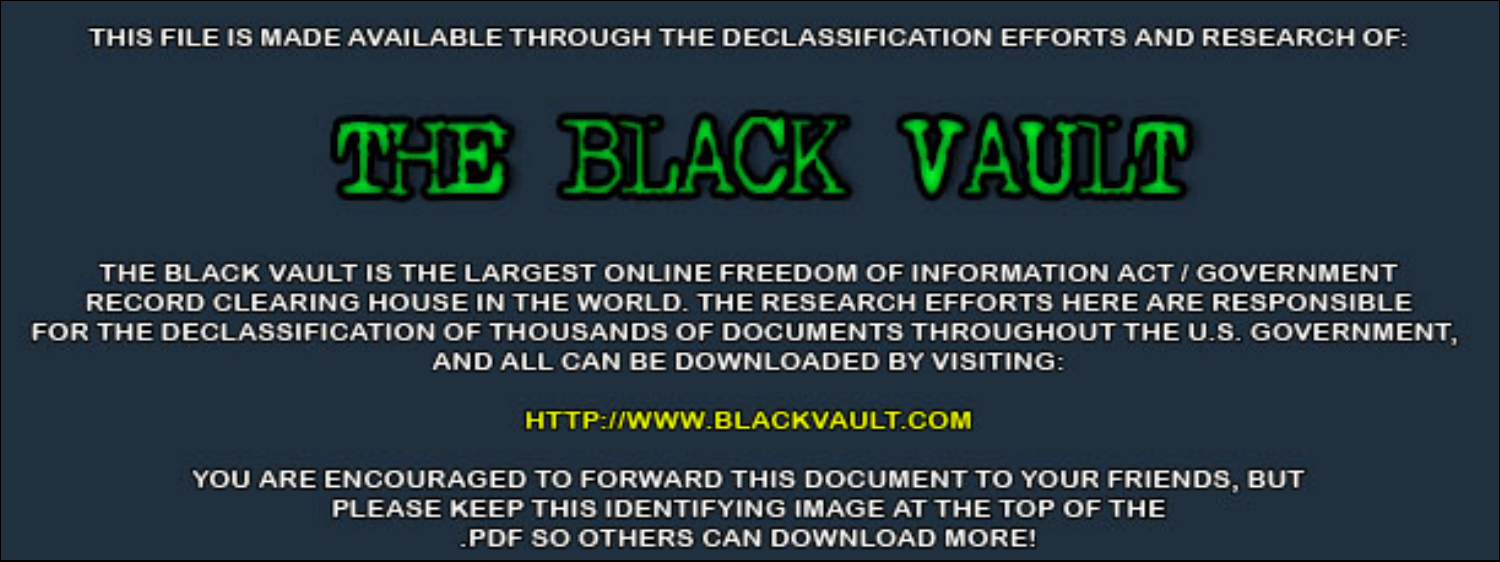MORI DocID: 608986

APPROVED FOR RELEASE 1994 **CIA HISTORICAL REVIEW PROGRAM** 18 SEPT 95 The Yo-Yo Story: An Electronics Analysis<br>Case History TITLE: **AND STATE**  $F = 2.5$  , we have the  $\mathcal{P}$ **AUTHOR:** Charles R. Ahern أراح فأمرنيا للرابات  $\chi=0.1$  $\mathcal{A}=\mathcal{A}(\mathcal{A})$  .  $\alpha$  ,  $\beta$  ,  $\beta$  $\sim$  gas VOLUME: ISSUE: Winter 5 Charles Collection .<br>Lista e Geboo  $1.44 \times 10^{-20}$ 1. P  $\mathcal{B}^{\prime}(\Sigma,\mathcal{D})$  . Navnakov vojska pri Manžela u Manžela u Manžela u Manžela u 1990. **CONTRACTORY OF CARDINAL PASSACTORY CONTACT CONTROL PORTOL COM** t is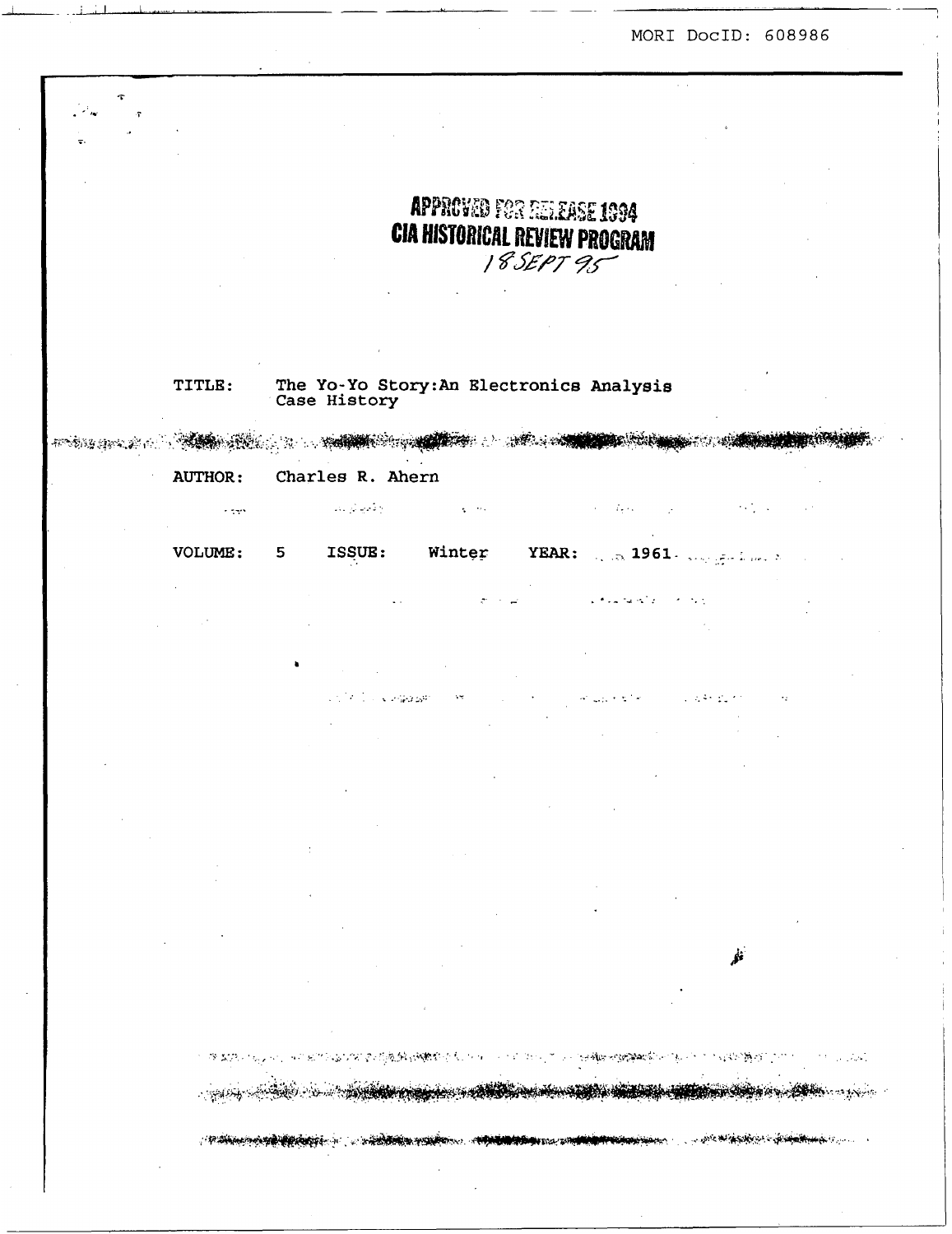MORI DocID: 608986



All statements of fact, opinion or analysis expressed in Studies in Intelligence are those of the authors. They do not necessarily reflect official positions or views of the Central Intelligence Agency or any other US Government entity, past or present. Nothing in the contents should be construed as asserting or implying US Government endorsement of an article's factual statements and interpretations.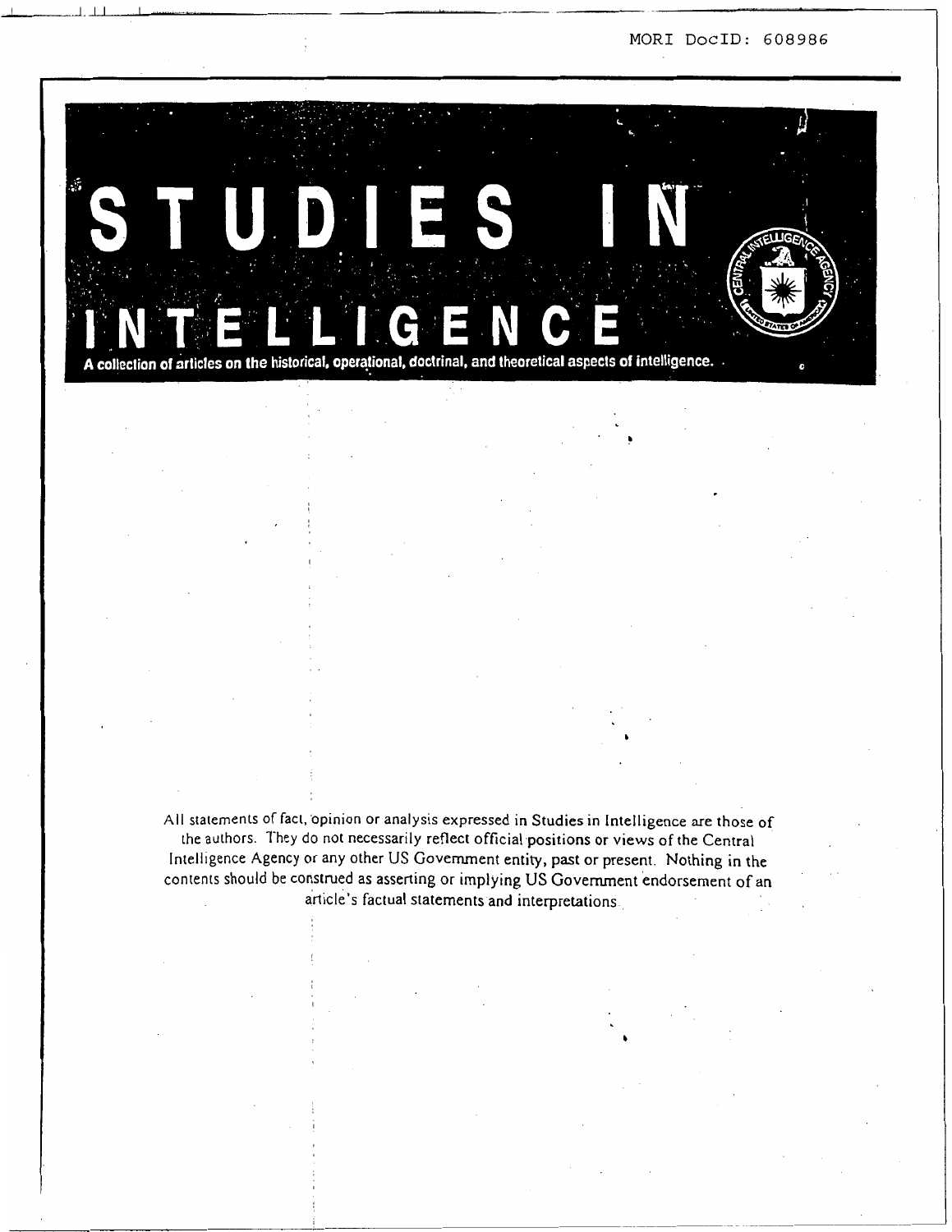MORI DocID: 608986

Exemplary but unusual history of the detection and reconstruction of a Soviet missile-guidance system.

· イント· イントントントントントランス (1998年) 2010年

 $+4.24 -$ 

# THE YO-YO STORY:

# An Electronics Analysis Case History

**Charles Reanena Charles Reachers** 2008 1999 1999 1999 1999

Electronic components are a critical part of modern weapons systems, less dispensable than some of their more obviously important features. It is possible to conceive of an air defense system without interceptor aircraft, for example, but it is not possible to conceive of one without electronic devices. systems, and techniques. Intelligence on the electronic portions of Soviet weapons systems has therefore become a key item in our knowledge of these systems. Here is a case history of community teamwork in gaining such intelligence on an unprecedented type of radar control for surface-to-air missiles in the Soviet air defense system. The story features a concerted effort to obtain observations, an imaginative analysis, a lucky break, and an excellent follow-through by research and development.

### Herringbones and Ventilators

**SCORE** 

**START AND START COMPANY OF THE CONTRACT OF A START COMPANY OF THE CONTRACT OF THE CONTRACT OF THE CONTRACT OF** 

A STANDARD AND A STRAIGHT AND A STRAIGHT

In the early 1950's U.S. and British intelligence posted a lookout for signs of the Soviet deployment of surface-to-air missiles in readiness for defense against air attack. Toward the end of 1953 some unusual road networks were seen outside of Moscow, which, although they did not have the anticipated configuration of missile sites, were at least located at points where missile installations might be expected. As the pattern of these locations began to develop a more intense search for them was made. By the autumn of 1954 quite a number of reports consistently described the networks as comprising three more or less parallel roads a mile long intersected by some ten cross roads about a half mile in length in a herringbone pattern. There was nothing in the reports that would particularly excite the curiosity of the specialist in electronics intelligence.

11

A STANDARD STANDARD STANDARD

**CONTRACTOR**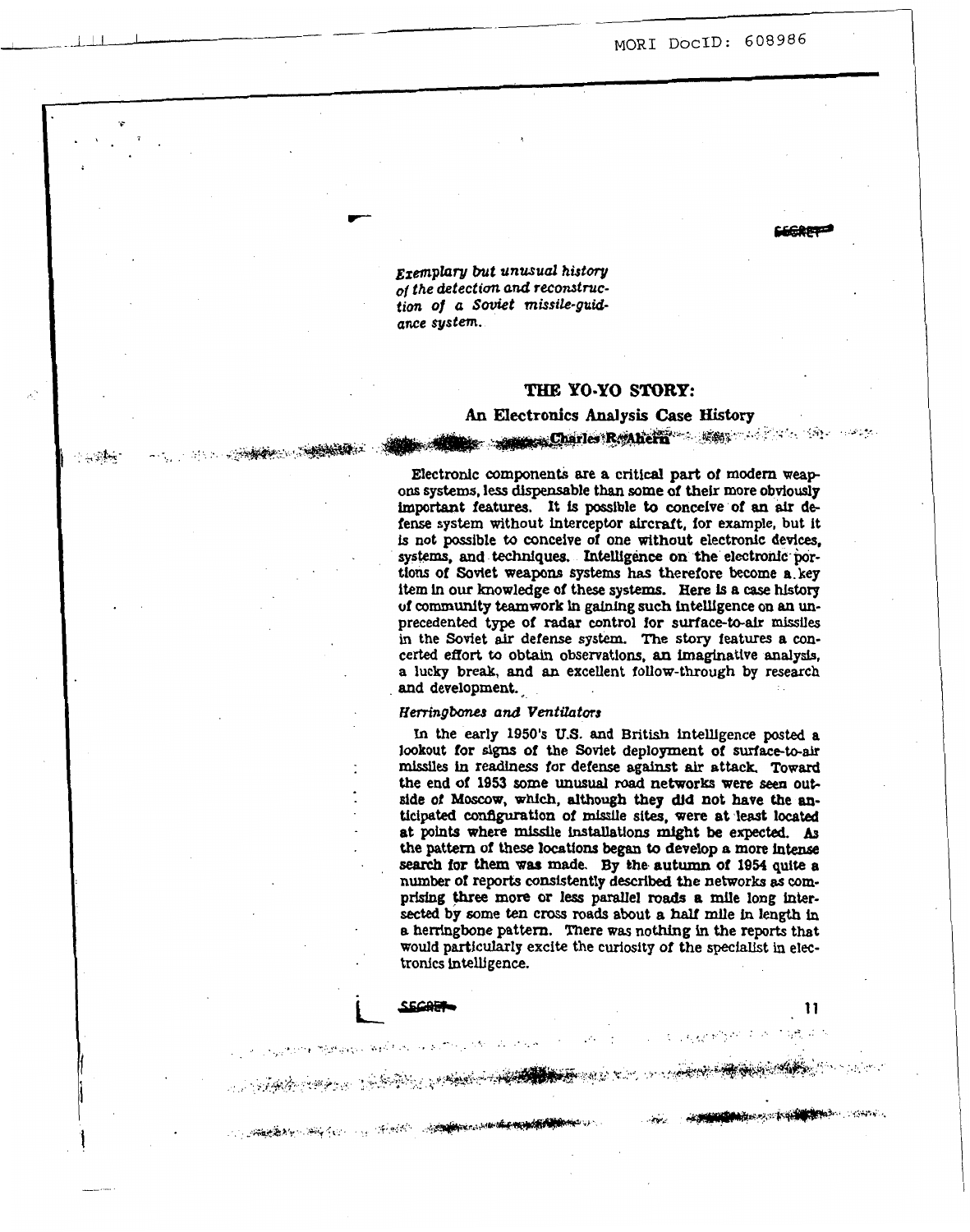- -1 I,( I, , ,, --

**I** 

..

 $-1 - 5 - 1$ 

\* *The* **YO-YO** *Story* 





During the **last** quarter of that year **US.** and **UK** attach& began to report details of other features around the herringbone complexes in the **Moscow** area. In **September a** British observer, without making **specific** reference to it in the **body of his** report, **indicated** in a sketch that there was a "barracks **area"** some **distance** away, **more** or less in he with the **axis**  of the herringbone **and connected** with it by *8* **road. 'After**  a couple of weeks this report was amplified and a different possible barracks area located. The original "barracks," according to the revised description, seemed to be a long grass-covered **bunker** with **a** concrete hand-stand at one end. *The*  observer noted that large ventilators at this end of the bunker flapped with what seemed **extraordlnary** violence, even when the fairly high wind blowing at the time was taken into consideration.

**A** week later, when two **U.S.** attach& were **a half** hour out from Moscow on a plane bound for Leningrad, one of them noticed **an unusual** installation on the ground. It had **a look**  of newness **and** activity about it. He dldn't get **a very** clear impression of **any butldings on** the **site; his eye** was **caught by**  the motion of two large wheels **installed In a** pit with **a** ramp leading down to **them. Each** wheel, he reported, **was like a**  thin **yo-yo, with** twin flat **disks spinning** at **m angle** to **the horizontal. He** estimated their *speed* at about **60 rpm** and said they appeared to wobble on their axes. He had difficulty describing the nature **of** this wobble; it appeared *to* **be** a kind of "even undulation throwing the outside **edges (of** the **disks] a** foot or two from **their** planes of rotation." His **sketch** is **shown in Figure 2.**   $\frac{12}{2}$  and  $\frac{12}{2}$  and  $\frac{12}{2}$  and  $\frac{12}{2}$  and  $\frac{12}{2}$  and  $\frac{12}{2}$  and  $\frac{12}{2}$  and  $\frac{12}{2}$  and  $\frac{12}{2}$  and  $\frac{12}{2}$  and  $\frac{12}{2}$  and  $\frac{12}{2}$  and  $\frac{12}{2}$  and  $\frac{12}{2}$  and  $\frac{12}{2}$ 

and the following of the control of the second

**AS REGIONAL PROPERTY** 

المستوجب المعارفة فالمقاومة والمستعرف المرامية المركبة

ः । अद्य<del>ाव अक्षिप∳श्रिक</del>ी पोल प्रसिद्ध स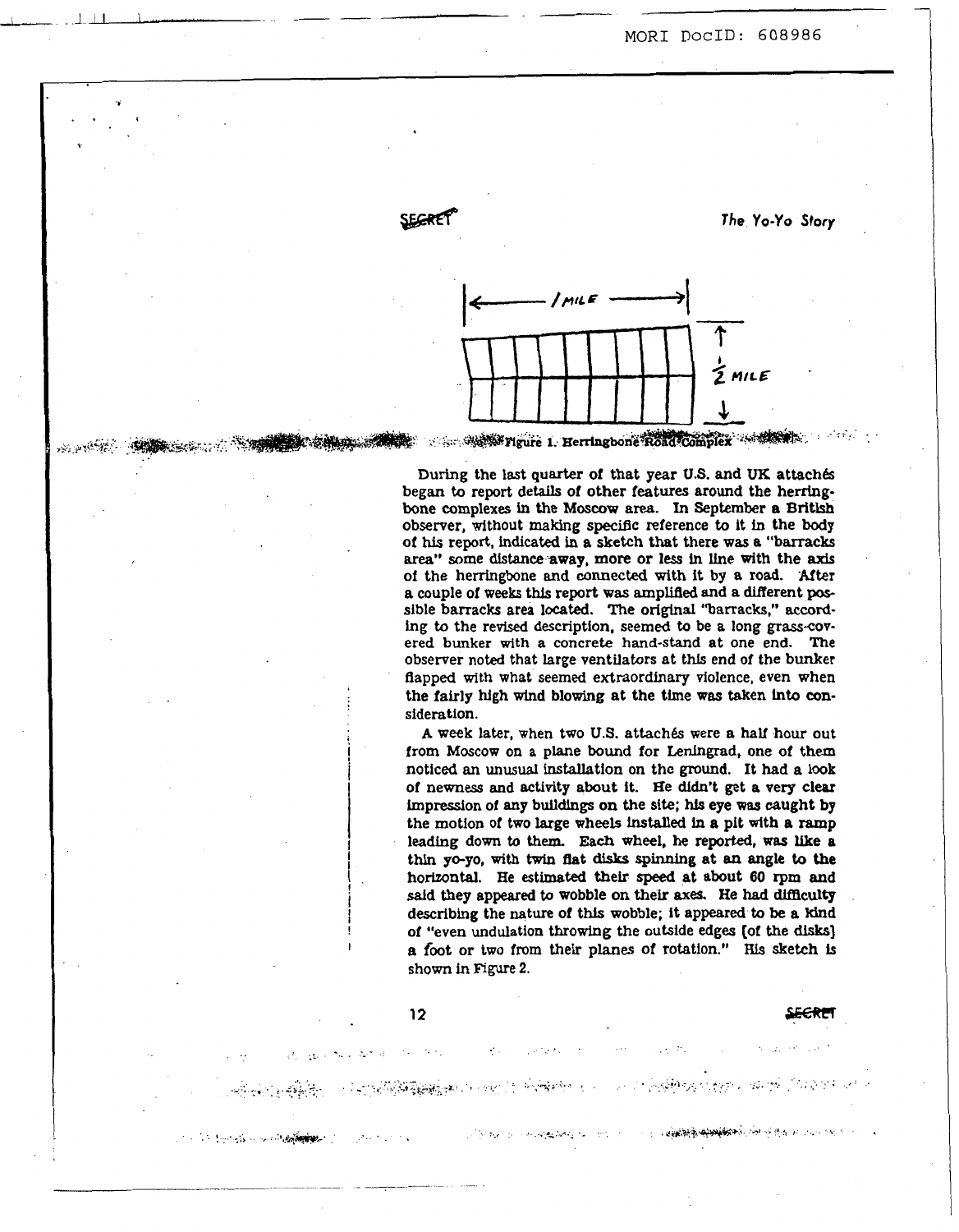

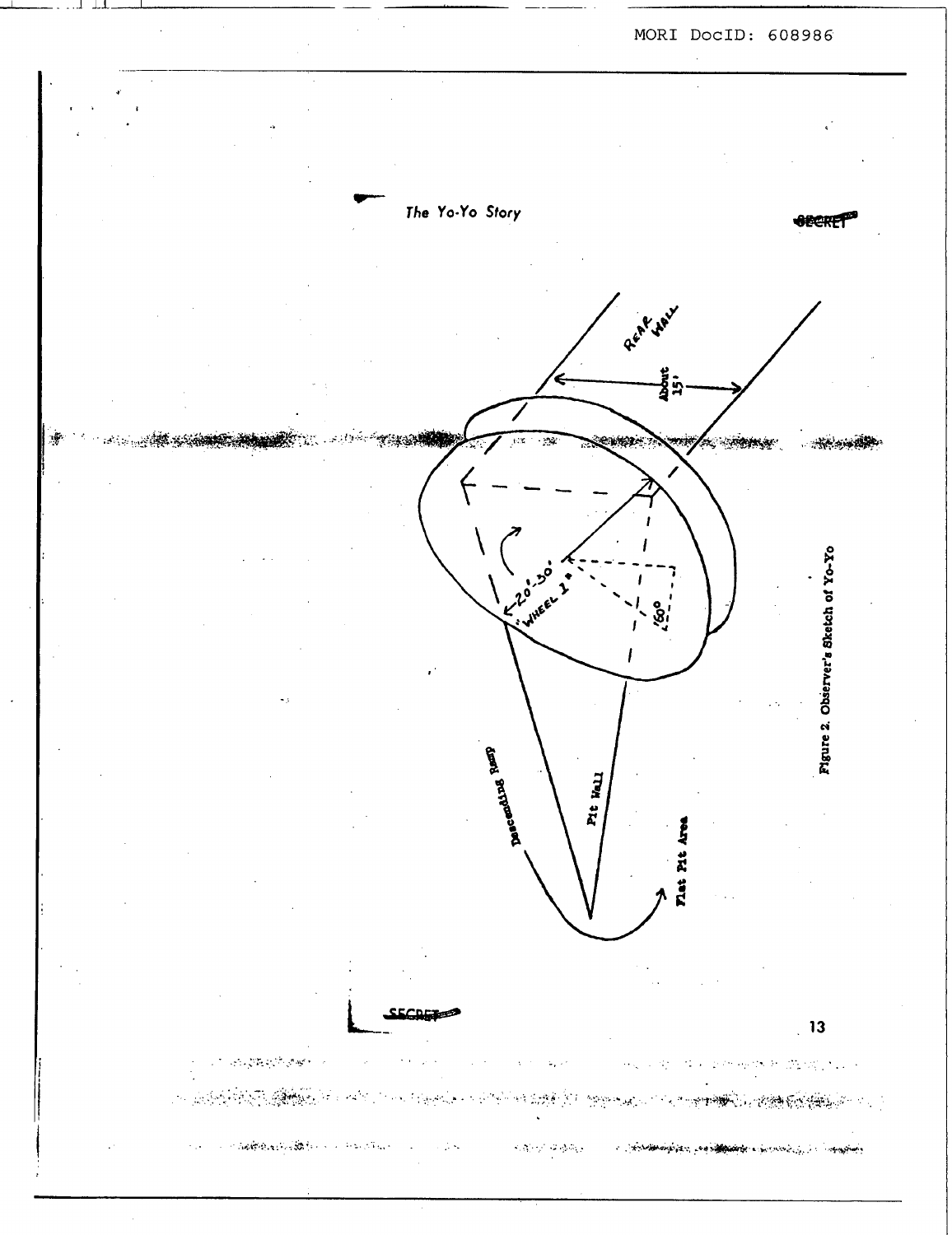**d SEGRET** The Yo-Yo Story

*Thls* report proved **to be a** remarkably **accurate** description of the device thereupon **nlcknamed** the *YO-YO,'* considering that the observer had **only** ftve or **ten seconds to** take **in** the details of something never before seen or heard of. His companion **on** the fiight, **seated on** the other side of **the** plane, **had** in the **course** of the trip spotted one of the herringbone **sites, and when** he returned to **Moscow a** few **days** later he **reported** it **In response to** the **standing** order for observatlons **on** these. When the **two men** checked their **observation** times on these. When the two men checked their observation times<br>
they realized that the Yo-Yo and the herringbone had been<br>
seen simultaneously, and that there might be a connection between them. They astutely guessed that the Yo-Yo might

represent some **kind** of mtsslle *guidance system,* **and thls corn**ment in the report brought it to the attention of electronics intelligence **analysts.** 

**A** month **later,** about the **beginning** of **December.** British observers **riding on a** train southeast of **Moscow** noticed **a**  fenced **area with a** rnlcrowave **antenna** on **a** pole at one-end. In the center of the enclosure there was an earth bunker with one open end facing the pole. There they saw a "double rotatlng *dlsk* **array,"** *each* **dlsk,** they judged, about **ten** feet **Ln**  diameter and **making** about **120** revolutions per mlnute. The plane of the **disks was** lncllned **at about 45** degrees **from** the horizontal. The observers had the hpresslon **that the dlsks**  either had serrated edges or were polygonal structures given a disk-like appearance by the rotation. **a dlsk-like** appearance **by** the rotation.

In February **1955 thls** Same **site was observed and** phob graphed **by U.S. personneL** Thelr photography **was** not of **a**  scale **or quality** to convey **any** clear idea of the **shape** of the **YO-YO,** but *theIr* observations, erroneous **in part,** did **correct and** refhe some of the earlier information. They **reported**  that the **two dlsks** were **each** about **20** feet **in diamder** and about **12** inches **thick They** thought them **both vertical, at**  right angles to *each* other. **They** were not **sure** whether **they**  were double, and if so whether the two halves rotated in the **same** or opposite **directions.** They estlmated the **rotation to** 

**'Soviet Bloc electronics items are assigned nicknames, as opposed to code names or** cover rum-, to **provide a** common **nomenclatme In the collection and productJon of** Lntelllgencc. These nicknames *are* selected : and agreed upon on a tripartite basis among electronics intelligence representatlves of **the Unlted Etatea,** the **UK, and Canada.** 

....... ... . ...... ,,. **.I.** ... .......... <. .. ,',:..,>';, ......... , .: -.': \*..I,' ...... ... < . **4** :-, .,: ... ;. ... ... .. . .\

........... ...... ..' . \*., .. *2.* ;

DE STERN STERN DE STERN DE STANDERS DE STANDER DE STANDERS DE STANDERS DE STANDERS DE STANDERS DE STANDERS DE

**Elizabeth King Harry Corporation** 

.<br>. . . . . . . . .

i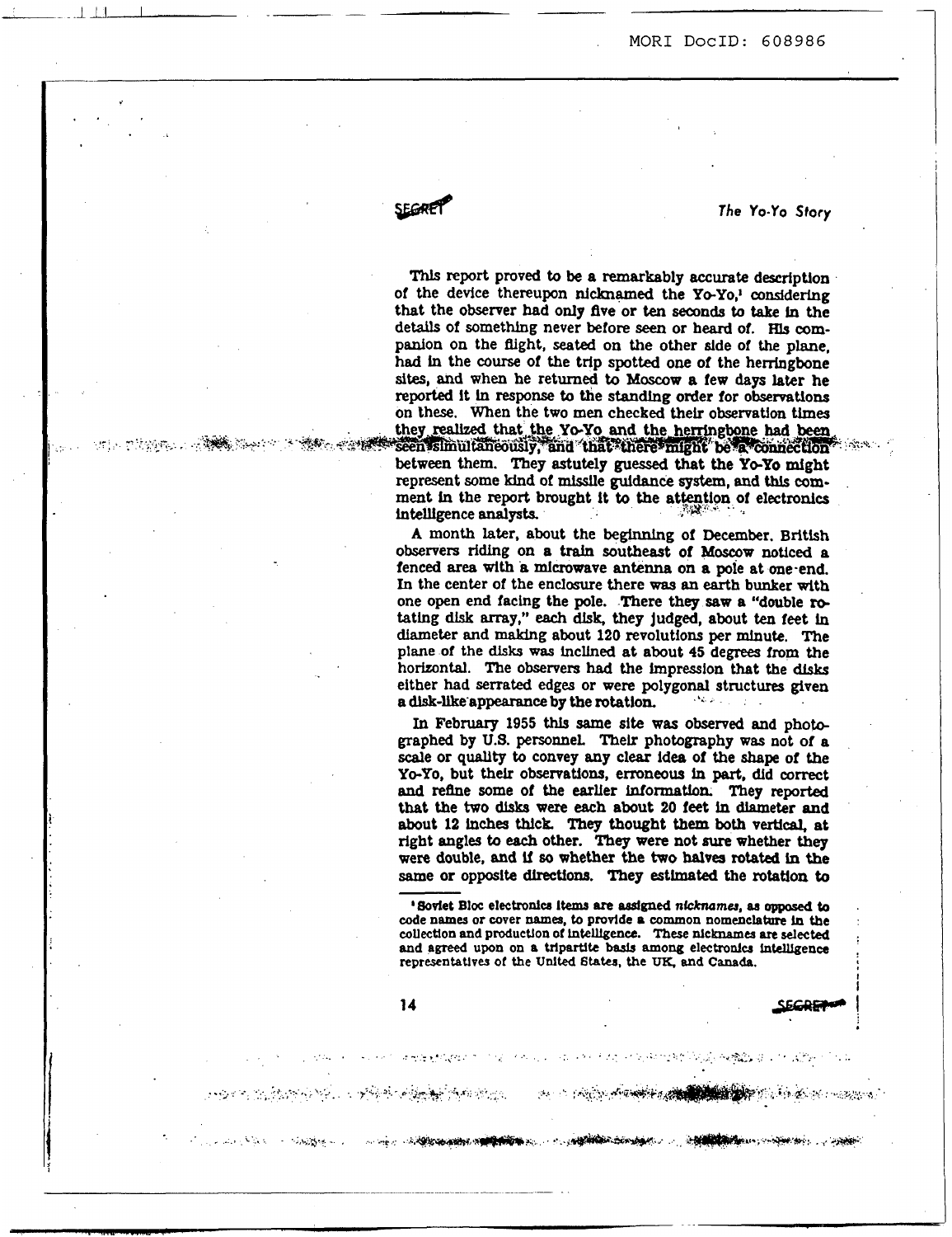**SECRE** 

The Yo-Yo Story

- *p'! ij* 

SERRE

..

.\*



Figure 3. Sketch of Disks Seen One on Edge and One Full-face and the second complete the second contract of the second contract of the second contract of the second contract of be about 40 rpm and stated that there was no wobble, an optical illusion of one being given by the viewing angle and the serrated edges. Figure 3 is a sketch supplied with this report.

**At** this **stage it was by no means** *clear* **that the** herringbone complexes had **anything** to do **with** missiles. **No missile had been** *seen* on the **sites, and the road** arrangement **would have been equally suitable** to **housing** development or crop **or am**munition storage. Even if they were surface-to-air missile sites, it was not firmly established that the Yo-Yo was uniquely related to them. Further, there **was nothlng** about the **YeYo to** indlcate **that** it **was an electronlc** devlce; **the** reports **on** it did **not** even convey **any** clear idea of what it looked *me.* One offhand opinion received from British experts was that it might **be** a **rock** crusher.

Nevertheless, under **the good-humored** assumption that **'W**  no one *can* figure **out** what **it Is,** it **must be** electronics," **the YO-YO reports** were **laid before** the joint **gatherings** of cornrnuaity electronics **specialists** at that time sponsored **by** the old **Military** Electronics **Worklng** Group. Beghmhg *in* **Janu***ary* **1955,** the **YO-YO was** brought **up** at *each* **meeting** of *the*  **MEW0** for **many months. For** the present, however, there **wm** little that the electronics **analyst could do** but **speculate**  as to what the observers had really seen and request more detailed information, especially photographs.

**By the summer of 1955 it had become more or less** *dear*  that the *Yo-yo* did **bear** a specific **relationship** to **the hemgbone** complexes. **The** herrjngbones were *arranged* **60** that thefr length was **always dong** a **radtal** line from **Mmw.** The *Yo-yo* bunker **ww** situated **on** this same **line, centered** on the herringbone, and **always about** *8* mile nearer **to Moxow. The** 

and the property of the complete of the complete of the complete of the complete of the complete of the complete of the complete of the complete of the complete of the complete of the complete of the complete of the comple

A START AND COMPANY OF A START OF THE COMMUNICATION OF THE COMMUNICATION OF THE COMMUNICATION OF THE COMMUNICATION

A SUCCESS TO A STATE THE RESEARCH SERVES OF STREET

**1s**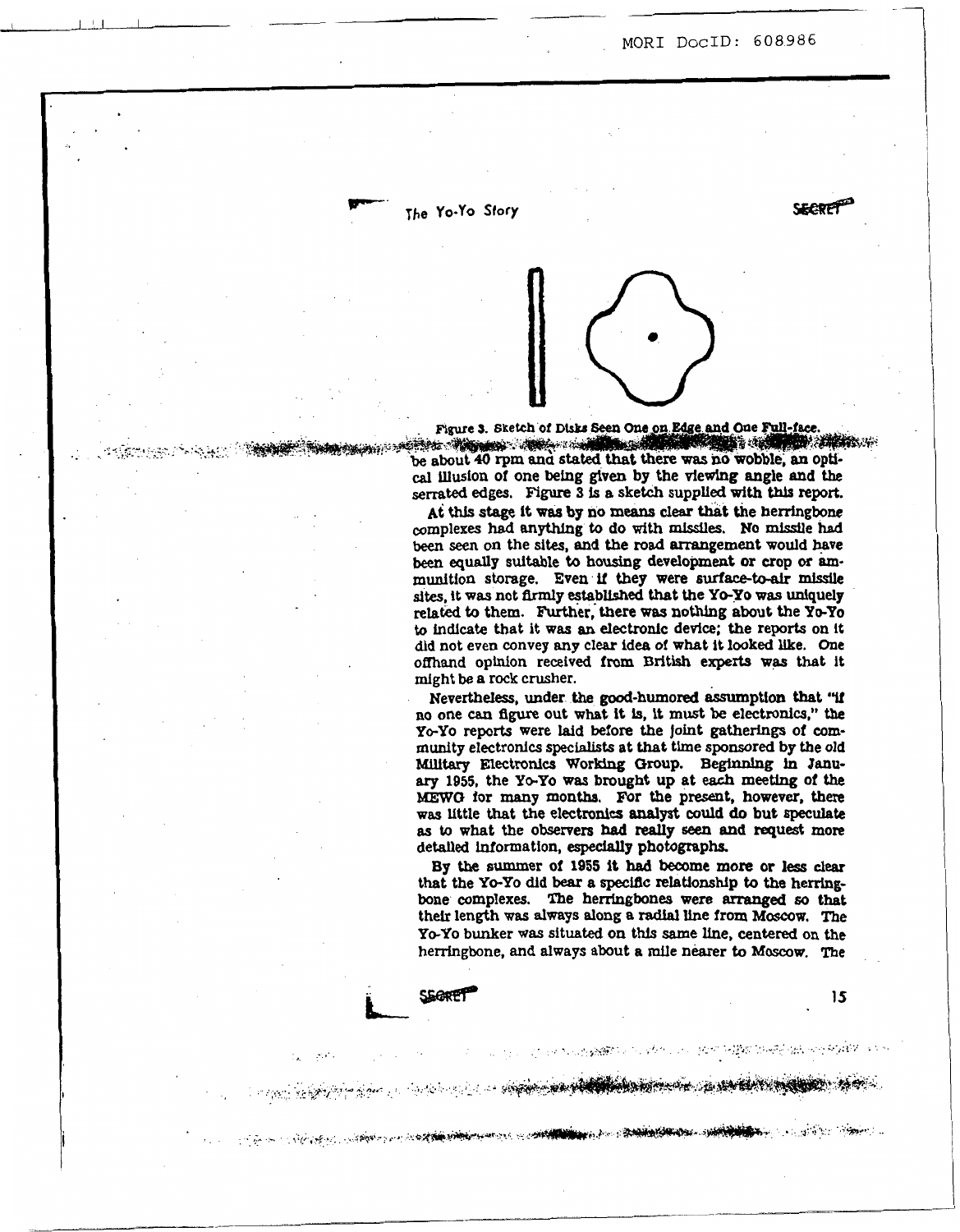-\_ -- -

. *:\*&a.* . *2,-* 

**SURA LIKE BUG DUMBER LITTLE** 

<u>I - La componenta del control del control de la control de la control de la control de la control de la control de la control de la control de la control de la control de la control de la control de la control de la contr</u>

**ARTHUR ARABIANS** 

**EXECUTE:**<br>
The Yo-Yo Sto

Yo-Yo itself was invariably at the herringbone end of the bunker. But the true **shape and** appearance *of* the *YO-YO* re**mained** uncertain.

Early in August **1955 a** packet of photographs was brought to CIA electronics analysts. Picturing a Yo-Yo southeast of **Moscow,** they had **been taken,** happily, **from** several diflerent angles. **These** photographs **revealed,** at last, **what** the **YO-YO**  really looked like. The observers had for the past year been more or less correctly and accurately describing what they haddeen, but the descriptions were incompleted The "disks"

were truncated equilateral triangles assembled in pairs in the **Star of David** configuration. **There were two such-assemblies,**  one in **the** vertical Moscow-herringbone plane **and** the other (of which an edge is visible in the accompanying reproduction) at right angles tilting up **45** degrees **from** the **horizontal toward** the herringbone. The early "violent flapphg of the ventilators" and wobbling wheels were now comprehensible optical interpretations of the two assemblies in rotation. -

### **Analysis** *and Synthesb* -

The analyst, as is usually the case in electronics intelligence, thus found himself confronted with **a** fully developed Soviet device deployed in the fleld. In these circumstances **his task is** one of unravelling what the Soviet designer **was** 



Figure 4. Photograph of Bunker with Yo-Yos at Right End

**The Contract of the Contract of the Contract of the Contract of the Contract of the Contract of the Contract of** 

16

医利斯特氏试验检输出细胞畸形 人名西班牙森 网络静脉

ARTICLE AND DESCRIPTION OF THE RESIDENCE OF A REPORT OF THE RESIDENCE OF A REPORT OF THE RESIDENCE OF THE RESIDENCE OF THE RESIDENCE OF THE RESIDENCE OF THE RESIDENCE OF THE RESIDENCE OF THE RESIDENCE OF THE RESIDENCE OF T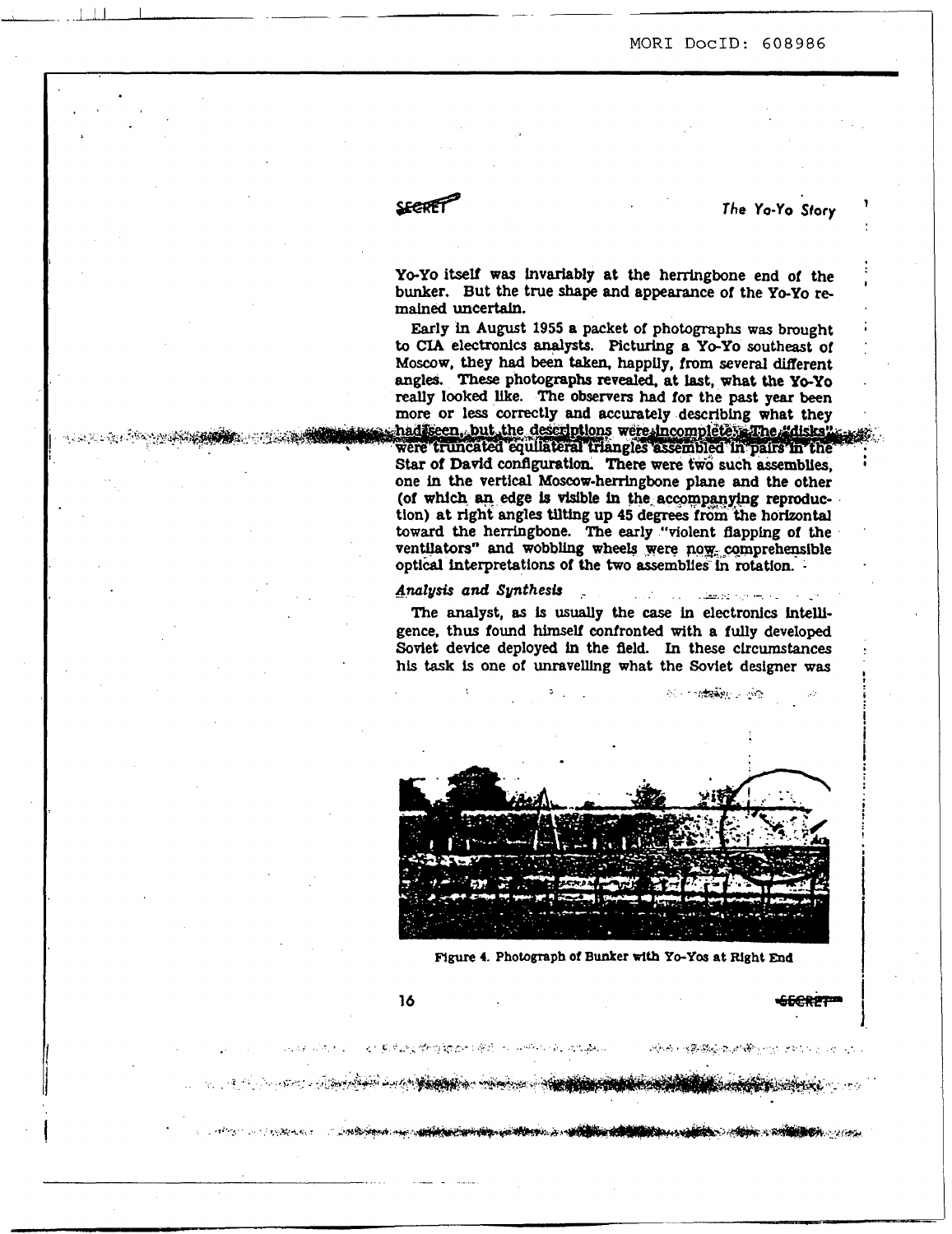# *The Yo-Yo Story*

**SEARE** 

en stationer er er ett fo**r de formalistisk for de station for de** station av de station and the station of the station of the station of the station of the station of the station of the station of the station of the stati

standard the property and the standard of the

机过常之后 法职权 的复数

**w-**

.\*

. . .\_ . **:I.:**  .. . *<sup>8</sup>* **SECRET** 

;,.

**17** 

Special property in the second was a family of the

attempting to achieve, the reverse of the original design proc**a. Whereas** the Soviet designer **is** given a set of performance specifications and proceeds by selecting available techniques. components, and production processes and by making the inevitable technical compromtses to reach **hls Bnal** design, the analyst must work backward from the finished design to arrive at the designer's objective. In this process he must also take *care* that **his thinldng is** not controlled **by** concepts of how an item would be designed in the United States: the So-<br>viet concept of equipment use is usually quite different from ours, ableast in electronic ...

In the absence of any similar, previously known piece of equipment from **whlch** *to* extrapolate, the **analysis** of the **1 a y**<sub>O</sub>-Y<sub>O</sub> **problem had to begin with a basic assumption as to the general nurmose of the device**, that if we designed to the general purpose of the device—that it was designed to contro1 surface-bair **missiles** launched from the herringbone area (though no missiles had yet been seen). Granted this assumption, the problem became that of figuring out how mis**siles** could **be** guided **by an** apparatus with such **an** appear**ance as** that **shown** in the photos **and** the placement and **be**havior described **in the** observer reports. The analytic point of departure **was** the consideration that, however the **Yo-yo worked** to guide **the assumed missiles,** it **would** have to **provide**  Informatlon with **sufRcient accuracy on** both the missile's *tar*get and the missile itself in three coordinates-range, elevation, and azimuth.  $\cdots$ 

> In **virtually all** surface-to-air mfssile guidance **systems** this tracking of the missile and its target Is done by a system of **radar antennas, say** of parabollc form, that point toward mlssfle and target **and** focus **beams** of radio energy on them, much *8s* a searchlight does **with its** vlsible **beam.** Before the *Yo-yo*  photos were received **the possibility** could not **be ruled** out that it **too was** such a huge parabollc reflector **imperfectly obsemed and** poorly described; but **the** form shown **in** the photos **was** clearly **no** conventional variety of antenna *sp*  tem. *All* the available descriptive information indicated that the Yo-Yo disks retained their relative position while rotat**ing. TNS** meant that **only** the **edges** of the **dbks** could point upward and away from **Moscow,** the direction in wNch radar **antennas** should **be looking** for enemy aircraft and **should**  guide **missiles** to attack them. The straight sectlons of these

**NASA YA MANGI YA KATI NA MANGUNA NA MANGUNA NA MANGUNA NA MANGUNA NA MANGUNA NA MANGUNA NA MANGUNA NA MANGUNA N**<br>MANGUNA NA MANGUNA NA MANGUNA NA MANGUNA NA MANGUNA NA MANGUNA NA MANGUNA NA MANGUNA NA MANGUNA NA MANGUNA N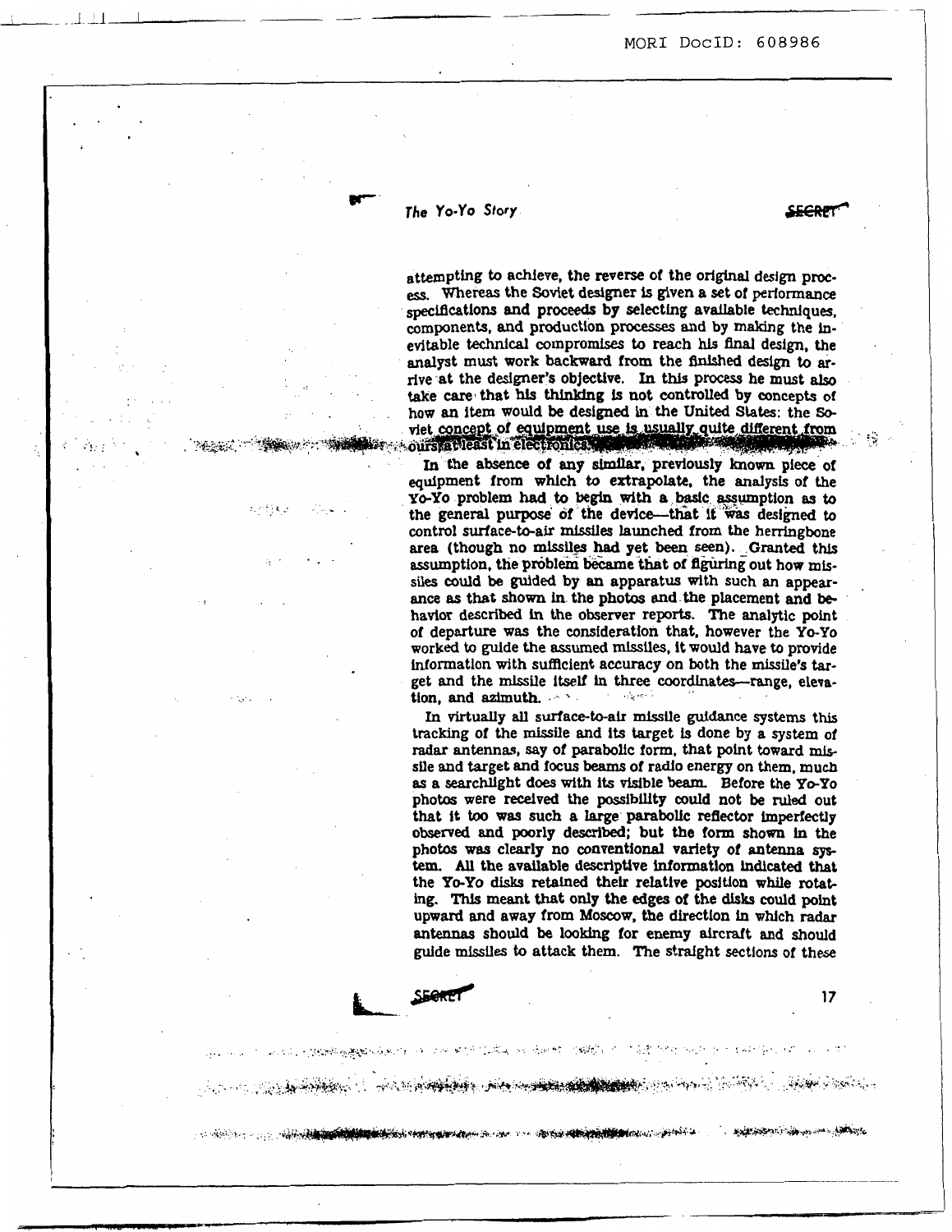**MOR1 DocID: 608986** 

SECRET<sup>2</sup>

The Yo-Yo Story

**edges seemed** the most likely portion **for** antenna apertures. This reasoning provided the germ of a solution.

The stralght sectlons **were** about **20 feet long** and perhaps **8** inches wide. **An** aperture of these proportlons could **be** ex**pected** to **produce** a transverse fan **beam** about 30 times **as broad in** the plane **of**  length.<sup>2</sup> Given the orientation, arrangement, and rotation pattern of the **disks,** It ap two-disk assembly six of these narrow beams, one from each assembly six of these narrow beams, one from each

**1**, **a 1 a huge, unwieldy single disk, he had divided them between two** Starof-David triangles. and beyond the herringbone complexes. The size and num-<br>ber of the apertures had apparently been one of the requirements on the **mechanlcal** deslgner: **since** *six* would have made

> The **SIX beams** from the tilted *YO-YO* would **thus** *scan* the *alr* approaches tO-Moscow **in** azimuth and those-from the vertical assembly would *scan* it **la** elevation. Both **sets** could provide range data **on any** target or missile **In** the volume of space *Scanned.* with the whole **volume** covered;.the **antennas**  would not **need,** like **a** searchlight or parabolic radar, to stop **scanning in order to follow a target or the defense missile, but**  would provide position data on these **in** the course of continued **scannlng, Ln** such **a system,** therefore *called* "track-while *scan,"* memory devices would **be nydied** to develop the track **by** maintaining conthulty of information during the inter**vals** between the individual **antenna** *scans.* Such devices were considered possible.

> **A series of** calculations, **based on** gulded missile **performance**  requirements **as** well **a8** radar **needs,** were then undertaken. Oulded missile **analyst8** furnished estimates of the probable range of **Soviet** *surface-to-alr* missfles **and** the *size* of thelr warheads. **The** former pmvided Umits for certaln technical characteristics **affecting** the range requirement of the **radar;**  the latter helped define its accuracy requirements. In all, two dozen or **more** technical **factors** entered the calculations. **These had** to **be** weighed **against** one another **In reachlng** the **compromises** that **are** always forced upon the system designer:

> **'The dlmendons of the beam are lnverselp proportional to those of the aperture that produces It.**

> > **START START START START START START START START START START START START START START START START START START ST**

**SANCHARD COMMUNICATION CONTRACT COMMUNICATION COMMUNICATION COMMUNICATION** 

机转移 化放电机 化异化 使成为无比的过去式和过去分词 计二进制化的 医骨髓内的 计可变性地

**医不动脉 医神经细胞增长性** 

 $\sim$ 

**r-i** "\*{: -- . -\$y&,:. -.\*,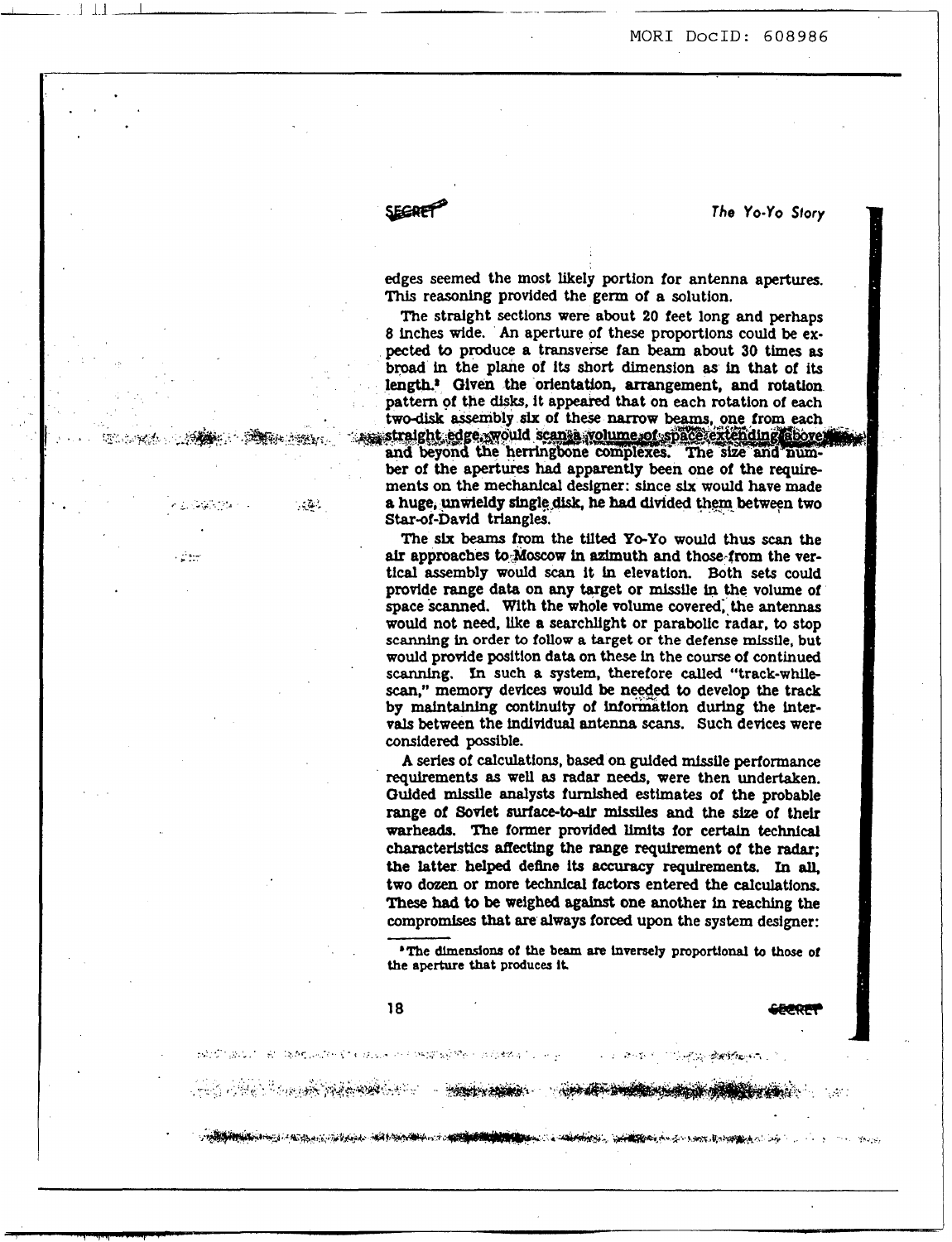SEGRET

# The Yo-Yo Story

.

--

**SECRET** 

**REDUCTOR** 

**on the completion of the completion of the completion of the completion of the completion of the completion of**<br>The completion of the completion of the completion of the completion of the completion of the completion of t

**Australia** 100

I

**I.** <.

..

,  $\frac{1}{2}$  $\ddot{\phantom{a}}$ 

**for** example, if the **operating** frequency were **too** low, accuracy **would be** poor **and** transmitter power requirements excesslve; ~f it were **too** high, the rapid scanning **rate** of the antennas **and** the narrowness **of the beams** would make **to0** few **pulses**  hit the target.

the **design** for **a** missile **guidance system** evolved from this process, a check was made with analysts in the field of vacuum tubes and other electronic components to insure that it did not call for techniques or components beyond Soviet capabilities, "Ethally a design was established inati took into

ance, the technical characteristics of the radar, the accuracy of the system, and its anticipated capabilities.

One task remained-to re-examine the entire solution against any possible alternatives in the light of all reports and photographs, inquiring whether everything reported **could be** . **accounted** for **in the** solution **and** whether **anything** tequhd **by** the soluticn and not reported **would** seriously weaken **it.**  Each alternative solution that came to mind failed to account for some aspect of the reported data or *requlred* **a** capability on the **part** of Soviet technology that appeared unreasonable. One suggestion, **for** example, **was** that the *YO-YO* **antennas**  would simply **radiate** energy **to** illumlnate the target for **a**  homing **system in** the missile. Such a **system** might **work,**  but **because of the** discontinuous nature of **the** radar **slgnal**  it would require the inclusion of memory devices in the homing gear of each missile. This elaborate provision **seemed un**likely. Furthermore, the homing lllumlnation theory **was**  inconsistent with the configuration of the Yo-Yos: a single pair of **dLsks should** give **adequate** illumination, **so** the two **at**  right angles **to** *each* other **would be an unnecessary CompU**cation

**Testing** the tentative answer **to a** problem **is a** fairly **standard** procedure, but **'testing** this answer **was a** particularly **de**manding task because of its startling implications. If it was right, the Sovlets had not **contfnued in the** direction taken **by** the **original German** wartime development *of* **surface&**  *air* mfsslle **guidance** nor **fn** that *of* postwar **Western** efforts, which were based on extensions of the German work. Instead, making a clean **break** wlth precedent, they had arrived at **a**  design that **was** inherently capable of **deallng** with multiple

an jarve, 19. lini

**19** 

近いのは、明確につい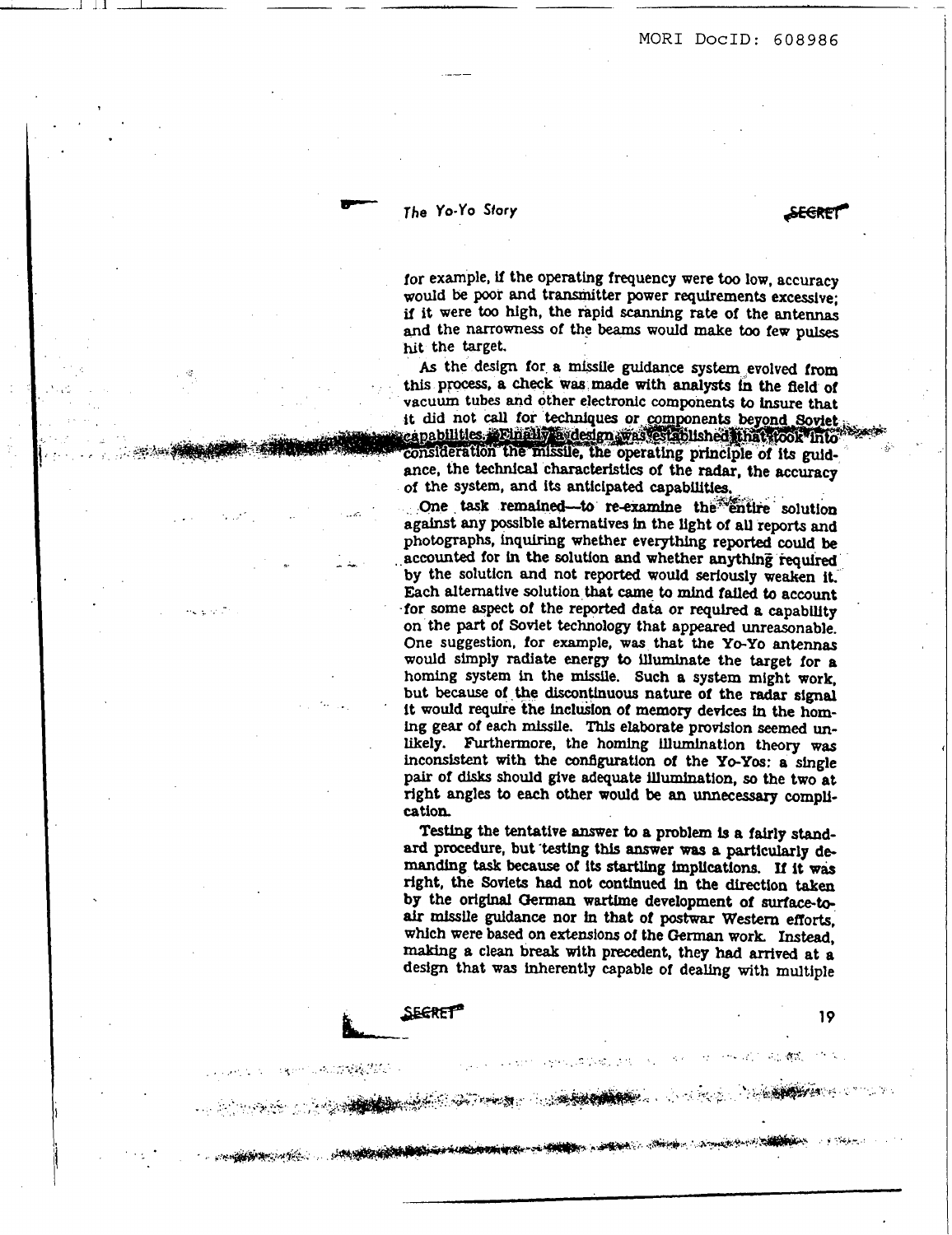**MOR1 DOCID:** *608986* 

,

*The YO-YO* **Story** 

..

targets **simultaneously.** The **data on** the target or targets were apparently translated automatically **lnto** mlsslle **cornmand** guidance; there were no indications of a **homlng system**  on the mlssiie.

Thls **analysis,** which *required* some three weeks from the time the photps were received, **was** made the **basis** for **a Pm**sions and presenting a list of probable technical parameters.<sup>3</sup> The publication of the report would ordinarily have been the sig end of the matter, but the yo-yo story is unique. For one thing, the report found, with its unprecedented conclusions, a by no means unanimous initial acceptance among the elements of the **intelligence** community **concerned** with.elec tronics and guided missiles. For another, it was brought in December **1955,** through **a series** of steps initiated **by Army**  intelligence, **before** the **Technical** Advisory Committee on **Elec**tronlcs of the **Assistant** Secretary of Defense for Research and Development, and the Committee recommended that a project be initiated to build a prototype or mock-up of the *YO-YO* **as** therein concelved. The mock-up technique, **used**  during World War II, had led to an assessment of the capabilities of the **German radars** and was invaluable in developing electronic countermeasures *to* **fall** them, but **its use** had not **been common** in the **decade** following the **war.** 

In March **1956,** at about the same time it became falrly well established that missiles were actually emplaced on the herringbone complexes, the mock-up contract **was** let through **Army** Ordnance **and** work on it **begun.** 

### *Etploitofion of* **a Break**

Meanwhile the Dragon Returnee Program **had been** work**ing on** repatriated **German** scientists and technicians who had **been** taken to the **U.S.S.R. after** the **war. Many** of these gave wormation of some value **to** electronics **and guided** missile **intelligence,** but it appeared that the Soviets **had** CarefuUy kept the German electronics specialists insulated from developmental work in military electronics, **especlauJr in** the heavy radar deld, where the **results** of Soviet efforts were **be**comfng increasingly **evident from** other **sources. After** sev-

**lProvlslonal Sclenlldc** Intelligence **Report. cLA/SI 51-55, 9 Oct. 195s.**  *"YO-YO,* **A Posslble Soviet MLsslle Oddance System"** '

some of the second state of the state of the state of the state of the state of the state of the state of the state of the state of the state of the state of the state of the state of the state of the state of the state of

**20** 

and the presentation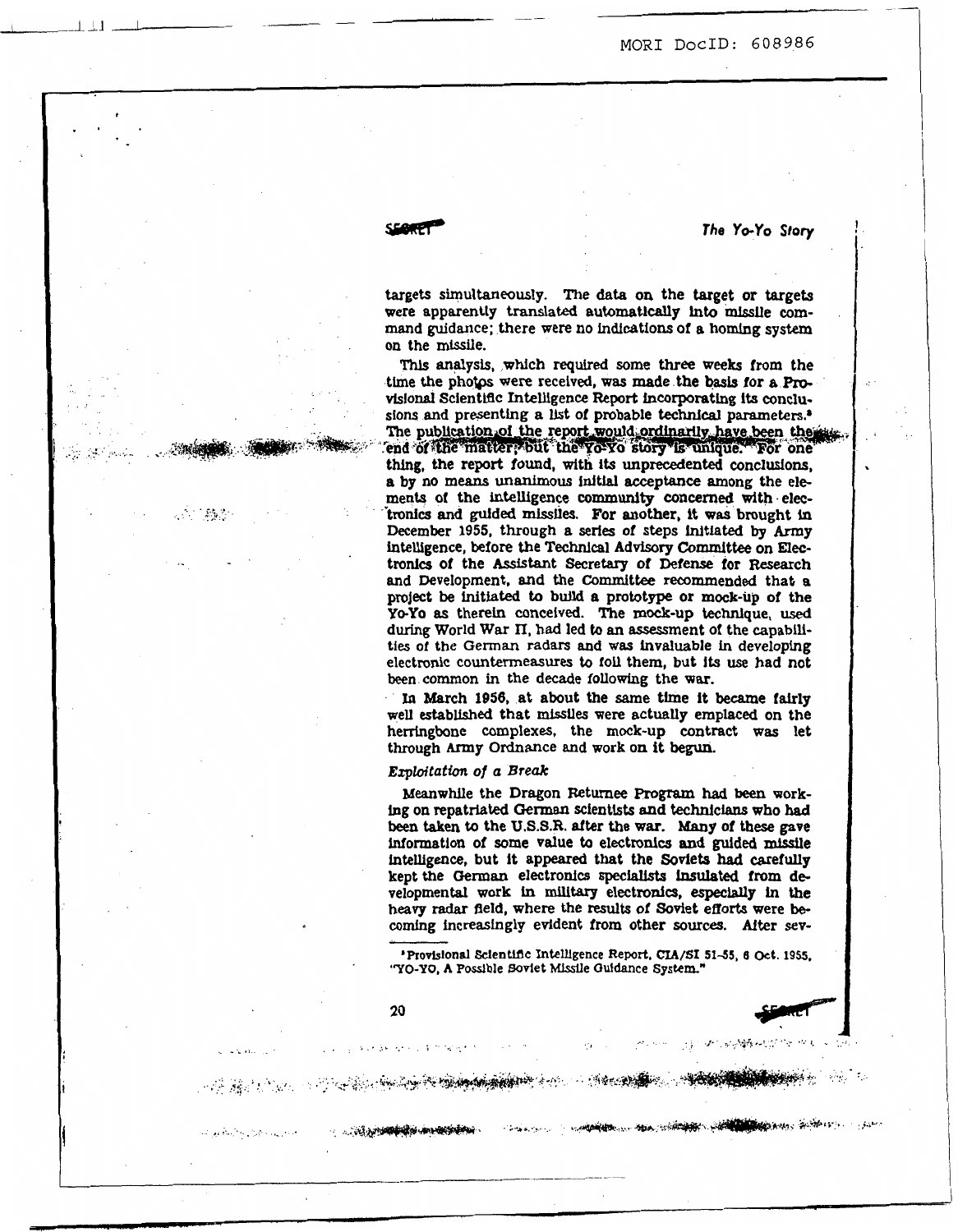**SEARE** 

1

## *The* **Yo-yo** *Story*

 $\mathcal{L} = \{ \mathcal{L} \in \mathbb{R}^n \mid \mathcal{L} \in \mathbb{R}^n \}$ 

**r-**

 $\mathcal{O}_{\mathcal{X}}\subset\mathcal{O}_{\mathcal{X}}$ 

**end years** of experience **With** returnees, the *chances* of **hd**ing one who knew about the development of specific hlgh **prfority** electronics **ltems** were privately judged at about **one** in ten thousand.

In **the** fall of **1056,** however, a **year** dter the publication of the *Yo-yo* **analysis, one** of the **Dragon** returnees, Christian Sorge, **who** it **was** thought might have information **on a** *dll*ferent **missile system,** *called* attention during **Ns** routine **pre** liminary debriefing to a new development on which he had worked from 1950 to 1952, a system for guilding surface-to-air missiles called the B-200. He said that it used a very strangelooking antenna system, which he then sketched on a sheet of paper for the interrogator. The interrogator, looking at



. **.n7**  Figure 5. Sorge's Sketch of B-200 Antenna

the **superimposed** equilateral triangles Sorge had **drawn,** re**called** the published *YO-YO* **analysis and** realized with considerable excitement that Sorge had knowledge **more important**  than had been supposed. As the preliminary debriefing continued, **the identity** of the **B-200 with** the analytlc **concep**  tion of the Yo-Yo was established at some dozen points.

The intelligence community now organized a team of specialists to assist **In** *Sorge's* debriefing. Their efforts brought out more and **more** technical details, **especially** of the memory portion of **the. system,** the complex electronic tracking *clr*cultry made **necesary** by **the** adoption of **a** guidance **system**  dependent on the discontinuous data of **scannlng antennas.**  It was this critical part of the B-200 system, fortunately, that Sorge had worked on. By the time his debriefing had <br>
SECRET 21

医阿里氏试验检胆汁 医胸膜破坏性过滤器 植物细胞植物的 计复数

- who provide can be appeared ...

 $\mathcal{L}(\mathcal{A}^{\star})$ 

A REPORT OF THE RESIDENCE OF THE CONTRACTOR OF THE STATE OF THE CONTRACTOR OF THE CONTRACTOR OF THE CONTRACTOR

<u> 1999 - An Anglysk Alemanydd yn y Gwleidd y Gwla</u>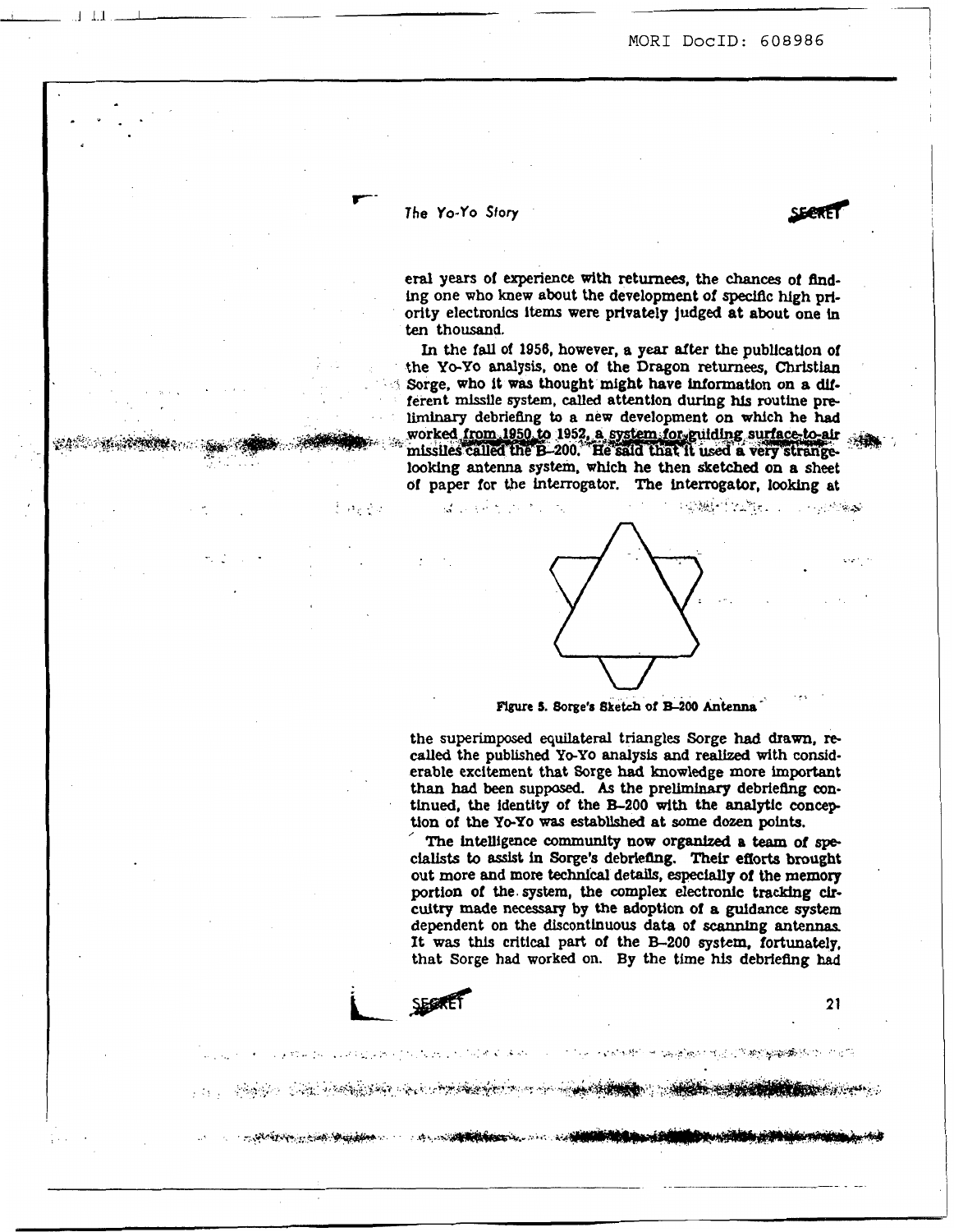SECRET

*The* **YO-YO** *Story* 

*-2* -

been completed he had **provided many** new **bights, as** well **as** having confirmed some **25** or 30 facts **hypotheshed in** the analytic reconstructlon. One **curious** reaction to the inltial correlation **between** the analytic **report** of **October 1955 and**  Sorge's information **had been** the suspicion that the report might have fallen into **EGB,** hands, **who through** Sorge were **now** feedfpg it back to **the hterrogator.** This **fear was** quickly **dispelled by the** amount of detail and consistency **ln** Sorge's data.

Sorge said that he and several others, having signed con-ن<br>کالون است **and 1951, had** been **assigned** tasks **on** the *MOO* **system, which**  had apparently been conceived by 1949. In addition to the details of circuit designs, he described some of the testing **programs** for the prototype that began **ln** 1952, and his information **was** supplemented by that from some of the others **who had** returned. But in **1952** they **had all been** removed-from **E-200** development and placed in non-sensitive activities for a cooling-off period of three or four years prior to repatriation.

### *FoltorPThrough* **by** *R&D*

The group of **specfalists asststing** in **the** debriefing **of** Sorge included personnel from the Diamond Ordnance Fuze Laboratory, the contractor for the **YO-YO mock-up** project. *As* details of the tracking system and other portions of the **B**-200 were **brought** out by **interrogation,** they **were** promptly **included ln** the development **work,** effecting important **changes**  in **tts** direction. **As a** major example, **although** the analytic report had hypothesized **a** separate **computer for** *each* mlssile-target engagement, the DOFL people had decided that the Soviets **would use** a **single large digital** computer. Sorge's statement that separate **analog** computers **were in** fact called for **in** the **design now** brought about **a Umely** reorientation **in** the mock-up project. It **was** fortunate that **the** project **was already** contracted **for and** under **way when** Sorge **appear&.**  at least **a year** and perhaps more **was** saved **by having a rp**  search **team** assembled **and** working on **the** problem before! **being** overwhelmed **by such a** volume of detailed **information.** 

*As* it **was,** the development project, **begun in April 1956, did not** yield **a** prototype installation that could **be** tested **until**  early in **1958.** The **results** of the **test** program **showed** the

<u>e a servera de la companhabilitat de la companhabilitat de la companhabilitat de la companhabilitat de la compa</u>

and the contract of the state of the contract of the contract of the state of the contract of the contract of the

**COMPANY** 

**STATISTICS** 

.

محوضين والمؤمنين والمؤلاف والمناد